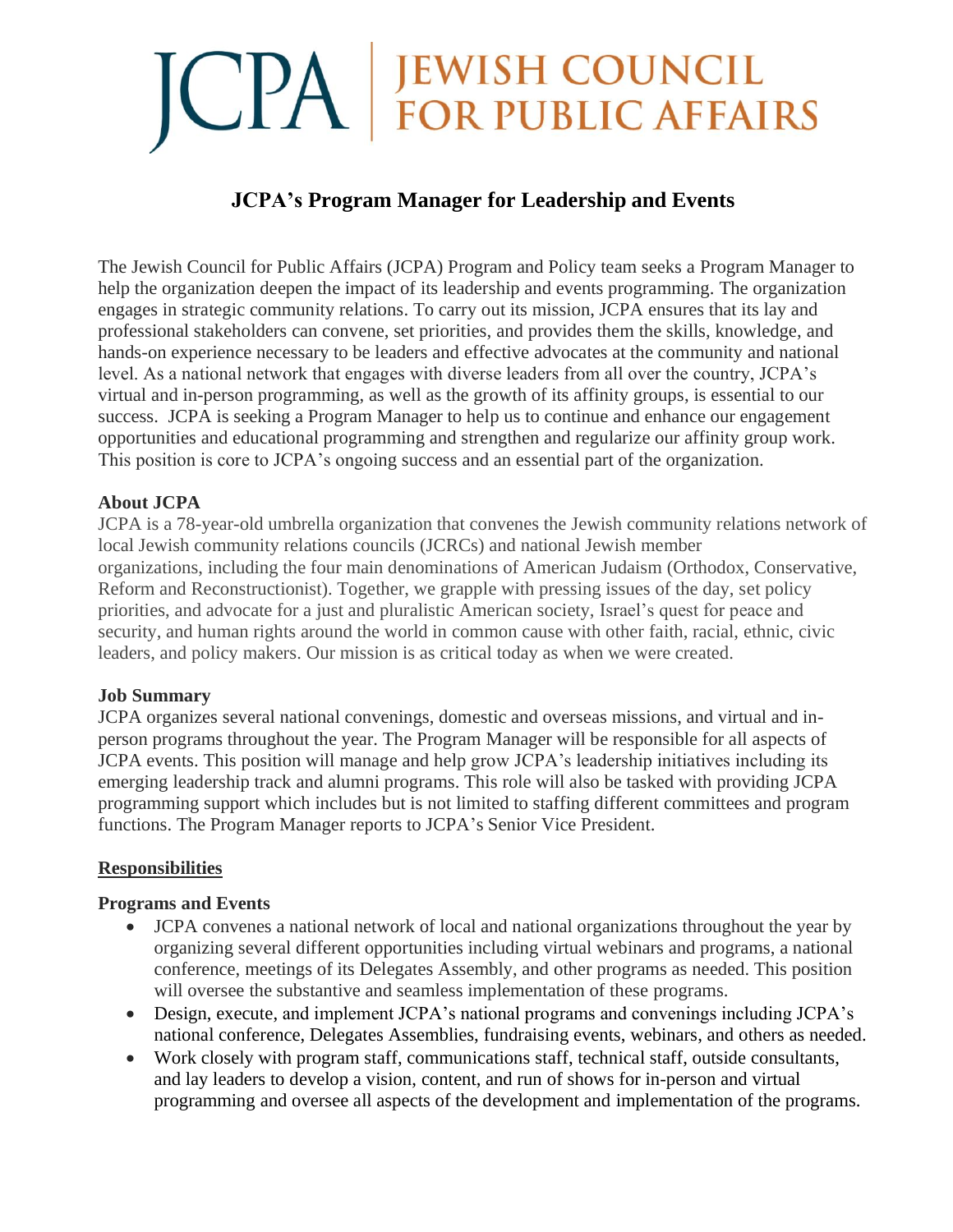- Responsible for creation of JCPA's national conference from program design, outreach to speakers, production schedule, logistics promotion and recruitment, and other critical event requirements. Liaison to the production team/outside conference coordinator, onsite staff, etc.
- Coordinate operational and logistical support including budget creation and tracking, planning timelines, creating processes for event venues, and working with outside vendors.
- Organize behind the scenes support for events and gatherings including but not limited to program, catering coordination, procurements, and communications. Ensure program alignment across the organization. Ensure logistics are aligned with organizational values and priorities.
- Work closely with marketing, communications, and recruitment team to reach targeted audiences and ensure branding and engagement.

## **Domestic and Overseas Missions**

- JCPA sponsors a Leadership Missions to Israel as well as other issue-based missions. These missions are critical to our understanding the nuances of complex issues and supporting education, intergroup relations, stakeholder engagement, and decision-making.
- Responsible for executing all levels of the mission from development through implementation by working with mission chairs, program staff, and on-site mission guides/tour organizers to plan substantive programming for the mission and arrange all logistical details. Ensure alignment across the organization.
- Oversee promotion and recruitment process while working closely with communications and operations staff.
- Develop and create substantive background materials germane to the mission and carry-out orientation programming.
- Identify opportunities for mission participants to further engage with JCPA beyond the mission itself.

# **Affinity Groups and Leadership Management**

- JCPA convenes affinity groups to network, develop their skills, educate, and mobilize to successfully carry out strategic community relations. The Manager will be responsible for regularizing the affinity groups into JCPA's ongoing workplan and implement all levels of meeting organizing, program design, recruitment, and tracking.
- Execute and manage the Frank Leadership Institute for Emerging Leaders Program including recruitment, build and implement the substantive curriculum, educational materials, organizing missions to Poland and Israel, and a Fellowship track at the JCPA national conference.
- Responsible for growing the Frank Fellow Alumni group and ensuring ongoing engagement and leadership opportunities with Alumni post-Fellowship.
- Build relationships with, and provide ongoing support to, JCPA's diverse stakeholders such as the JCRC directors, professionals, and chairs.
- Work with affinity groups committee chairs such as the JCRC Chairs Initiative and the JCRC Pros to plan how to execute the work of that group by holding regular meetings, designing agendas, preparing substantive materials, etc.
- Prepare leadership resources, playbooks, and other materials as needed.
- Support virtual programming and initiatives for diverse stakeholder cohorts across the organization.
- Coordinate special projects across the organization and provide project management support for organization-wide initiatives as needed.
- Coordinate with program and policy staff to support organizational alignment and efficiencies with a focus on specific programs and policy objectives.